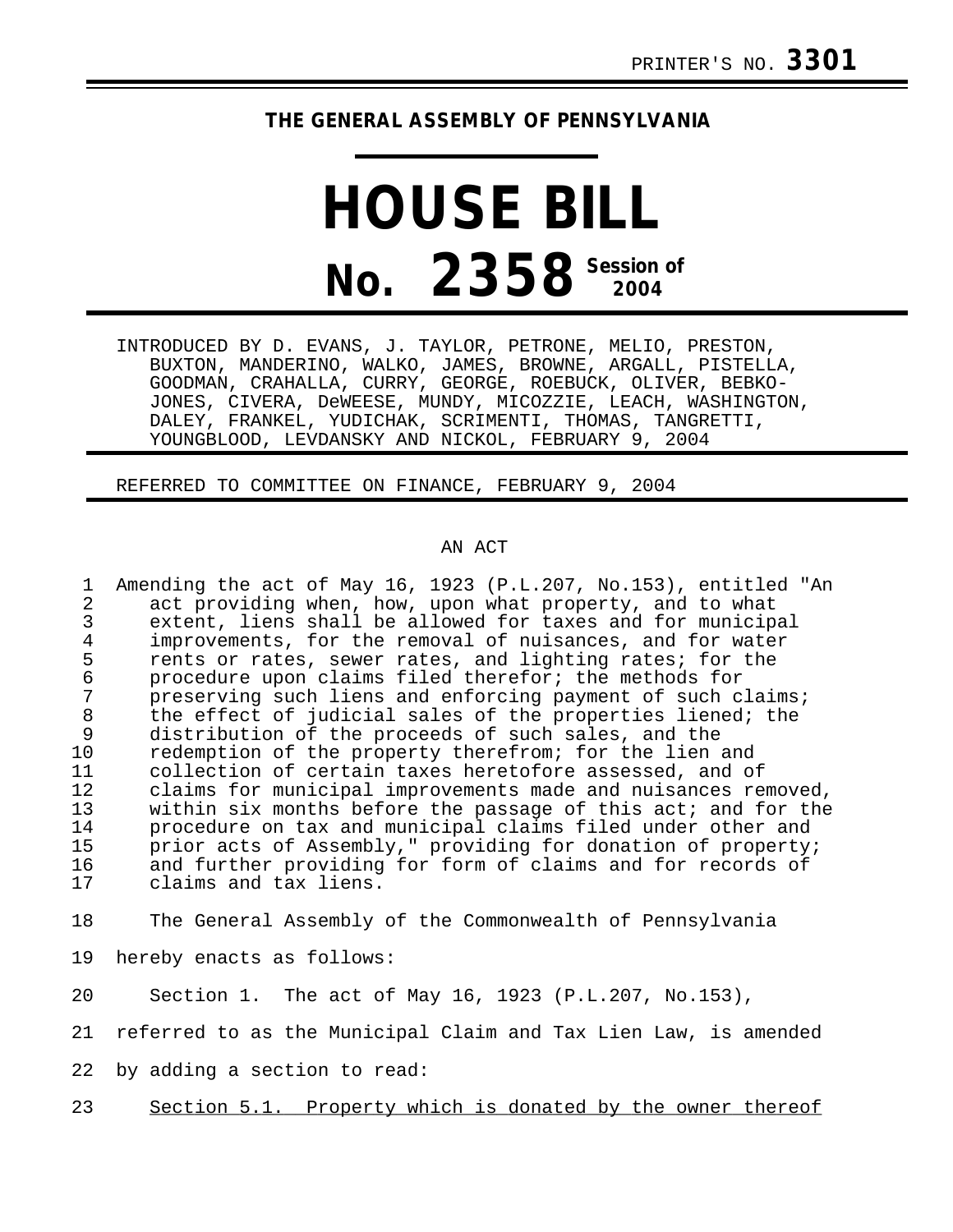1 to a county, city, borough, incorporated town, township, home 2 rule municipality, optional plan municipality, optional charter 3 municipality, or to a redevelopment thereof, shall be exempt 4 from claims for taxes.

5 Section 2. Section 9 of the act, amended August 14, 2003 6 (P.L.83, No.20), is amended to read:

7 Section 9. Claims for taxes, water rents or rates, lighting 8 rates, power rates, and sewer rates, must be filed in the court 9 of common pleas of the county in which the property is situated 10 unless the property is situate in the City of Philadelphia and 11 the taxes or rates do not exceed the maximum amount over which 12 the Municipal Court of Philadelphia has original jurisdiction, 13 in which event the claim must be filed in the Municipal Court of 14 Philadelphia. All such claims shall be filed on or before the 15 last day of the third calendar year after that in which the 16 taxes or rates are first payable, except that in cities and 17 school districts of the first class claims for taxes and other 18 municipal claims, which have heretofore become liens pursuant to 19 the provisions of this act or which have been entered of record 20 as liens or which have been liened and revived, shall continue 21 and remain as liens for the period of twenty years from such 22 revival, entry or lien by operation of law, whichever shall have 23 last occurred; and other municipal claims must be filed in said 24 court of common pleas or the Municipal Court of Philadelphia 25 within six months from the time the work was done in front of 26 the particular property, where the charge against the property 27 is assessed or made at the time the work is authorized; within 28 six months after the completion of the improvement, where the 29 assessment is made by the municipality upon all the properties 30 after the completion of the improvement; and within six months 20040H2358B3301 - 2 -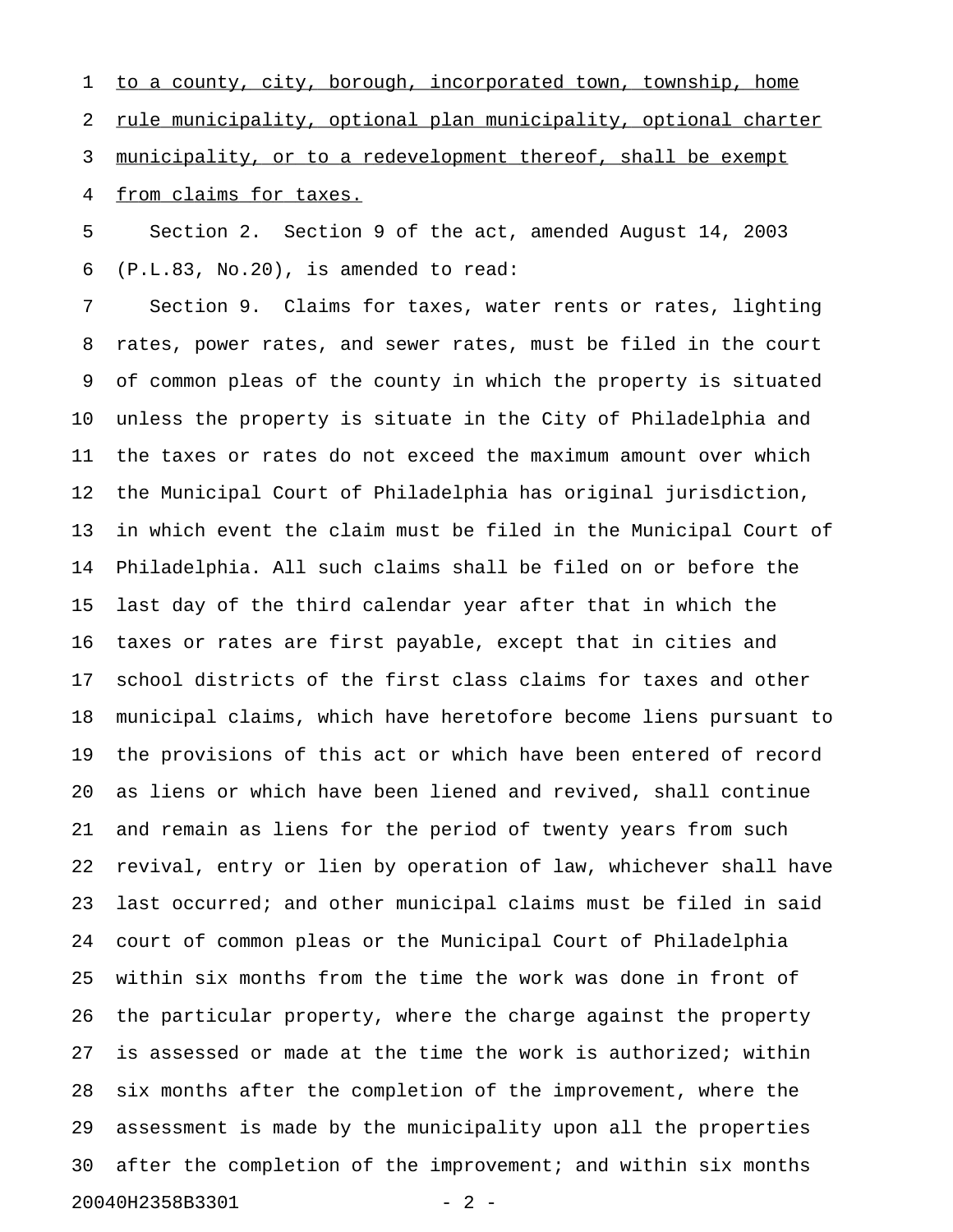1 after confirmation by the court, where confirmation is required; 2 the certificate of the surveyor, engineer, or other officer 3 supervising the improvement, filed in the proper office, being 4 conclusive of the time of completion thereof, but he being 5 personally liable to anyone injured by any false statement 6 therein. Where a borough lies in more than one county, any such 7 claim filed by such borough may be filed in each of such 8 counties. In case the real estate benefited by the improvement 9 is sold before the municipal claim is filed, the date of 10 completion in said certificate shall determine the liability for 11 the payment of the claim as between buyer and seller, unless 12 otherwise agreed upon or as above set forth. A number of years' 13 taxes or rates of different kinds if payable to the same 14 plaintiff may be included in one claim. Interest as determined 15 by the municipality at a rate not to exceed ten per cent per 16 annum shall be collectible on all municipal claims from the date 17 of the completion of the work after it is filed as a lien, and 18 on claims for taxes, water rents or rates, lighting rates, or 19 sewer rates from the date of the filing of the lien therefor: 20 Provided, however, That after the effective date of this 21 amendatory act where municipal claims are filed arising out of a 22 municipal project which required the municipality to issue bonds 23 to finance the project interest shall be collectible on such 24 claims at the rate of interest of the bond issue or at the rate 25 of twelve per cent per annum, whichever is less. Where the 26 provisions of any other act relating to claims for taxes, water 27 rents or rates, lighting rates, power rates, sewer rents or 28 rates or for any other type of municipal claim or lien utilizes 29 the procedures provided in this act and where the provisions of 30 such other act establishes a different rate of interest for such 20040H2358B3301 - 3 -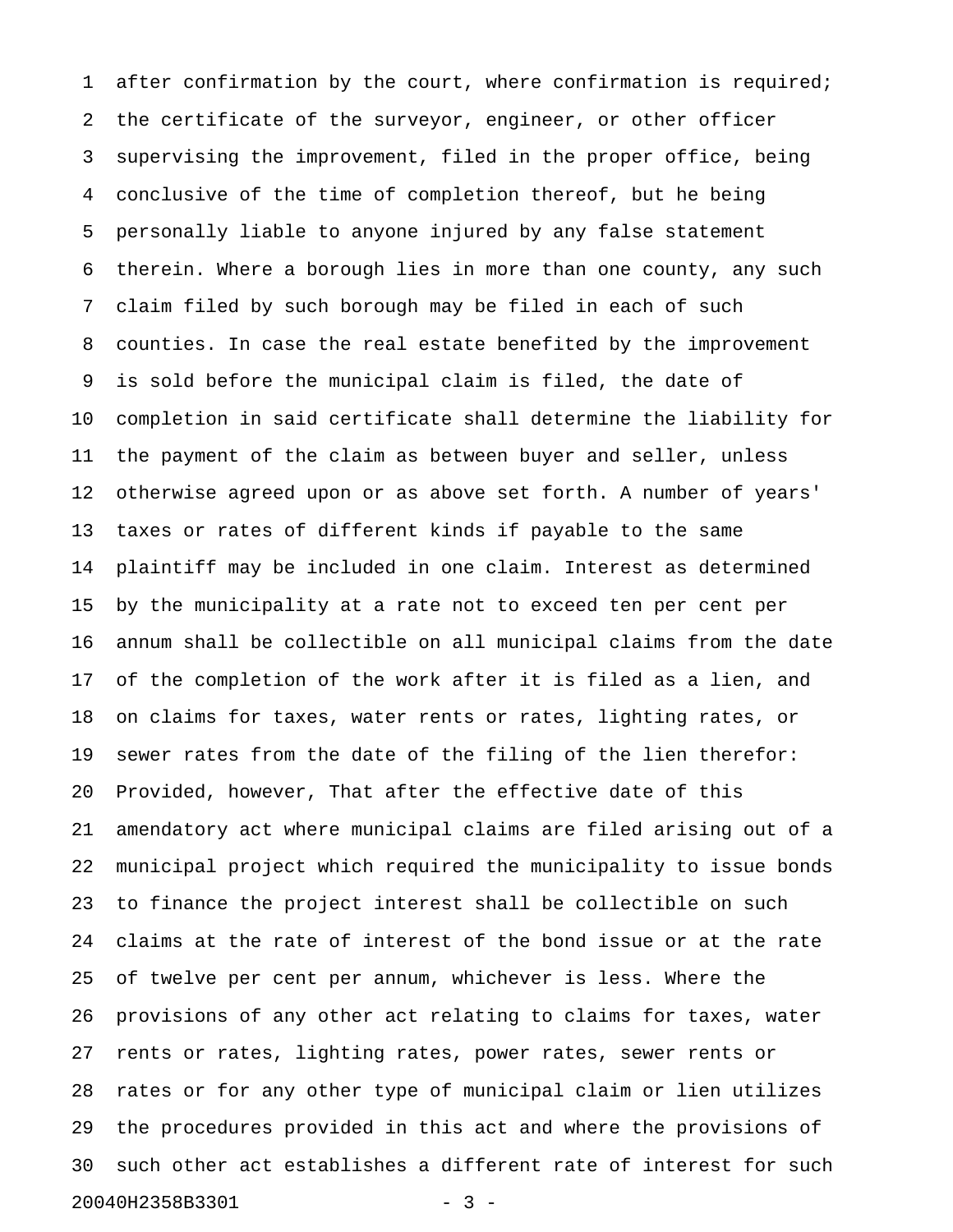1 claims or liens, the maximum rate of interest of ten per cent 2 per annum as provided for in this section shall be applicable to 3 the claims and liens provided for under such other acts: 4 Provided, however, That after the effective date of this 5 amendatory act where municipal claims are filed arising out of a 6 municipal project which required the municipality to issue bonds 7 to finance the project interest shall be collectible on such 8 claims at the rate of interest of the bond issue or at the rate 9 of twelve per cent per annum, whichever is less.

10 Claims for taxes, water rents, or rates, lighting rates, 11 power rates and sewer rates may be in the form of written or 12 typewritten lists showing the names of the taxables, including 13 the name and last known address with its zip code of the owner 14 of each property against which a claim is being filed, and 15 descriptions of the properties against which said claims are 16 filed, together with the amount of the taxes due such 17 municipality. Such lists may be filed on behalf of a single 18 municipality, or they may cover the unpaid taxes due any two or 19 more municipalities whose taxes are collected by the same tax 20 collector, provided the amounts due each municipality are 21 separately shown. All tax claims, water rents, or rates, 22 lighting rates, power rates and sewer rates, heretofore filed in 23 such form, are hereby ratified, confirmed and made valid 24 subsisting liens as of the date of their original filing. 25 A number of years' taxes or rates of different kinds, if 26 payable to the same plaintiff, may be included in one claim. 27 Municipal claims shall likewise be filed within said period, 28 where any appeal is taken from the assessment for the recovery 29 of which such municipal claim is filed. In such case the lien 30 filed shall be in the form hereinafter provided, except that it 20040H2358B3301 - 4 -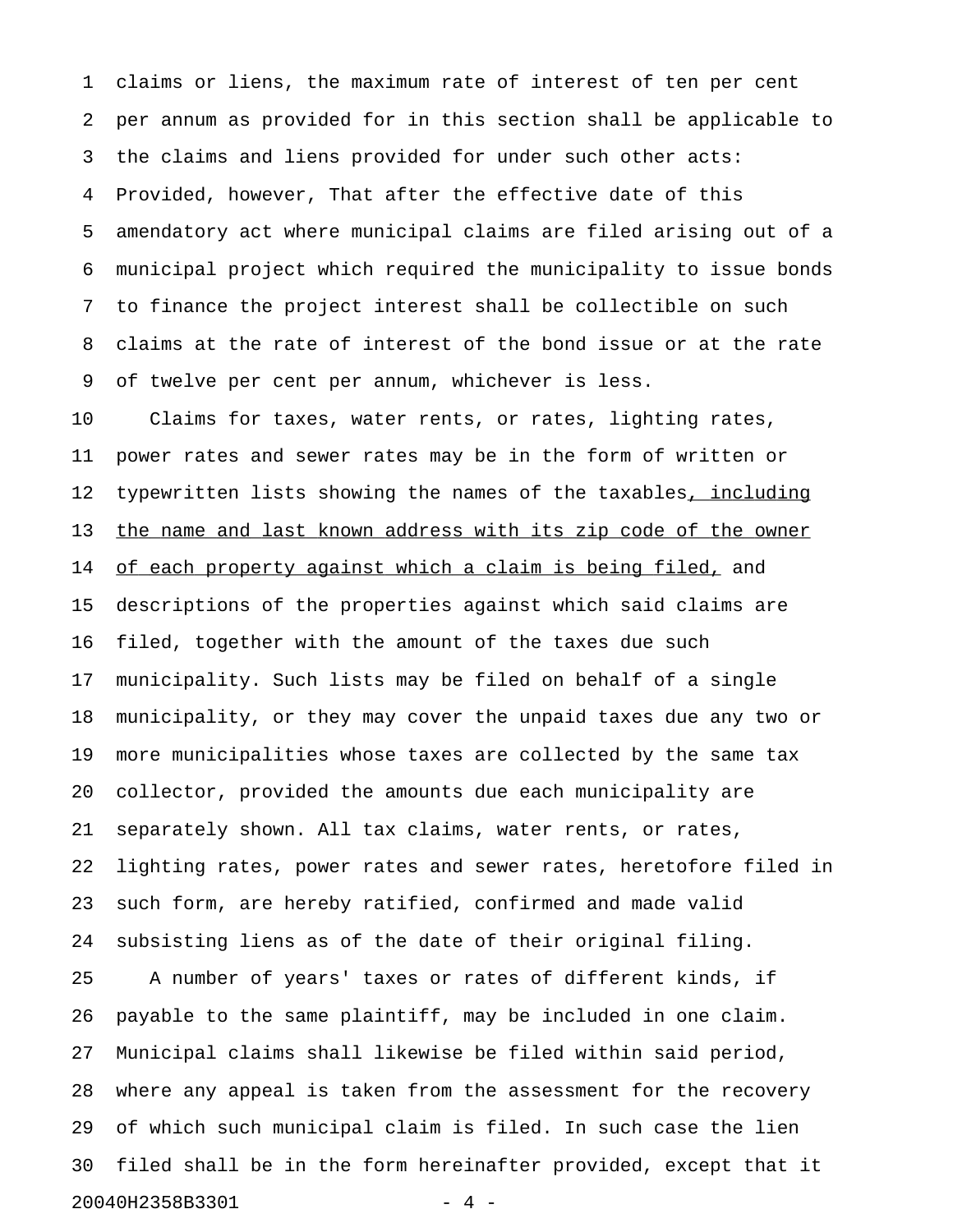1 shall set forth the amount of the claim as an undetermined 2 amount, the amount thereof to be determined by the appeal taken 3 from the assessment upon which such municipal claim is based, 4 pending in a certain court (referring to the court and the 5 proceeding where such appeal is pending). Upon the filing of 6 such municipal claim, the claim shall be indexed by the 7 prothonotary upon the judgment index and upon the locality index 8 of the court, and the amount of the claim set forth therein as 9 an undetermined amount.

10 If final judgment is not obtained upon such appeal within 11 twenty years from the filing of such municipal claim, the 12 claimant in the lien shall, within such period of twenty years, 13 file a suggestion of nonpayment, in the form hereinafter set 14 forth, which shall have the effect of continuing the lien 15 thereof for a further period of twenty years from the date of 16 filing such suggestion, except that with respect to claims for 17 taxes and other municipal claims, in cities and school districts 18 of the first class, if final judgment is not obtained upon such 19 appeal within twenty years from the filing of such municipal 20 claims, the claimant in the lien shall, within such period of 21 twenty years, file a suggestion of nonpayment in the prescribed 22 form which shall have the effect of continuing the lien thereof 23 for a further period of twenty years from the date of filing 24 such suggestion. Such municipal claim shall be revived in a 25 similar manner during each recurring period of twenty years 26 thereafter, until final judgment is entered upon said appeal and 27 the undetermined amount of such municipal claim is fixed in the 28 manner hereinafter provided, except that with respect to claims 29 for taxes and other municipal claims, in cities and school 30 districts of the first class, such municipal claims shall be 20040H2358B3301 - 5 -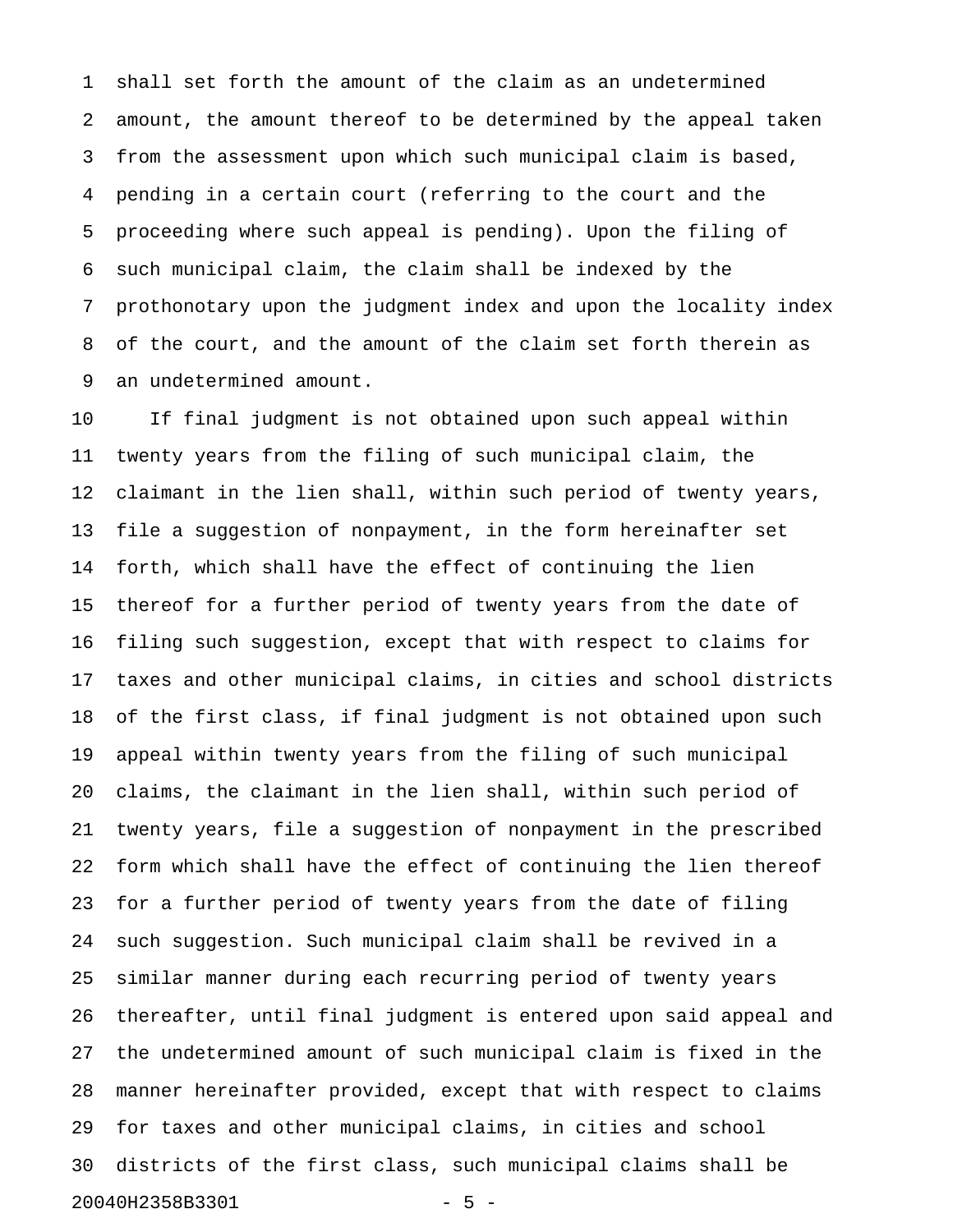1 revived in a similar manner during each recurring period of 2 twenty years thereafter until final judgment is entered upon 3 said appeal and the undetermined amount of such municipal claim 4 is fixed in the manner hereinafter provided.

5 When the final judgment is obtained upon such appeal, the 6 court in which said municipal claim is pending shall, upon the 7 petition of any interested party, make an order fixing the 8 undetermined amount claimed in such claim at the amount 9 determined by the final judgment upon said appeal, which shall 10 bear interest from the date of the verdict upon which final 11 judgment was entered, and thereafter the amount of said claim 12 shall be the sum thus fixed. Proceedings upon said municipal 13 claim thereafter shall be as in other cases.

14 Where, on final judgment upon said appeal, it appears that no 15 amount is due upon the assessment for the recovery of which such 16 claim is filed, the court in which such municipal claim is 17 pending shall, upon the petition of any interested party, make 18 an order striking such municipal claim from the record, and 19 charge the costs upon such claim to the plaintiff in the claim 20 filed.

21 Where such appeal is discontinued, the court in which such 22 municipal claim is pending shall, upon the petition of any 23 interested party, make an order fixing the undetermined amount 24 claimed at the amount of the original assessment, which shall 25 bear interest from the date that such assessment was originally 26 payable, and thereafter the amount of such claim shall be the 27 sum thus fixed.

28 In counties of the second class and municipalities therein, 29 interest at the applicable per annum rate shall accrue monthly 30 on all taxes, tax claims and municipal claims on the first day 20040H2358B3301 - 6 -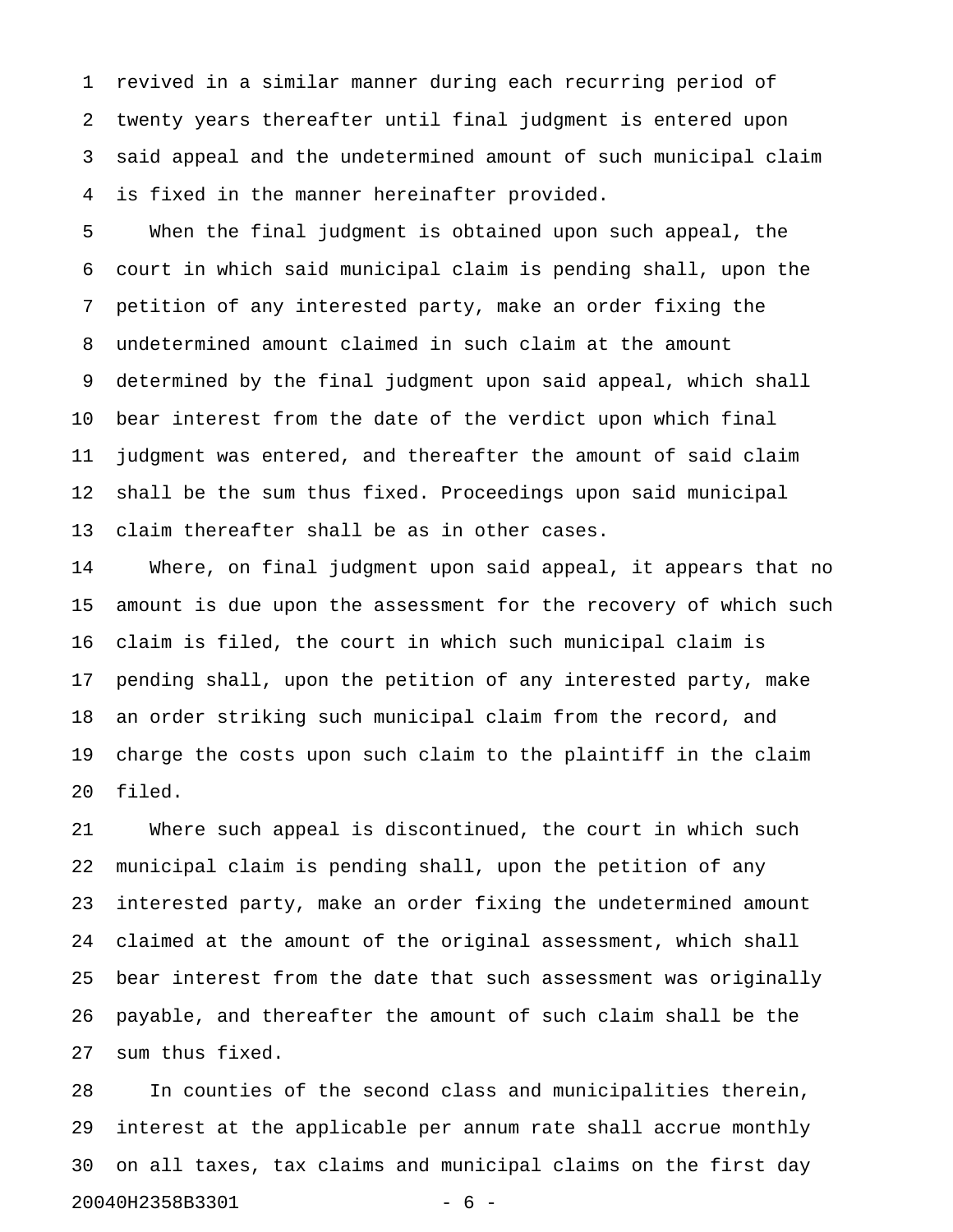1 of the month for the entire month, or part thereof, in which the 2 taxes, tax claims or municipal claims are paid. Interest shall 3 not be paid on a per diem basis. In counties of the second 4 class, all county taxes after the same become delinquent, as 5 provided by law, shall include a penalty of five per centum for 6 such delinquency.

7 In counties of the second class, taxes and tax claims, when 8 collected, shall be paid into the county treasury for the use of 9 the county unless the taxes and tax claims are assigned, in 10 which event there is no requirement that the taxes and tax 11 claims collected by the assignee be paid into the county 12 treasury.

13 In counties of the second class, the county shall not be 14 required to advance or pay any fee to the prothonotary for the 15 filing of paper or electronic filing or performing any services 16 for the second class county relating to the filing, 17 satisfaction, assignment, transfer, revival, amendment, 18 enforcement and collection of taxes, tax claims and tax liens. 19 The prothonotary shall accept filings by or on behalf of the 20 second class county relating to the taxes, tax claims and tax 21 liens and note the cost for such service performed on the 22 docket, and the second class county, its employees, 23 representatives, agents and assigns shall thereafter collect 24 such fee as a cost as part of the taxes, tax claims and tax 25 liens.

26 Section 3. Section 10 of the act, amended January 14, 1952 27 (1951 P.L.2025, No.567), is amended to read: 28 Section 10. Said claim shall set forth:

29 1. The name of the municipality by which filed;

30 2. The name and last known address including its zip code of 20040H2358B3301 - 7 -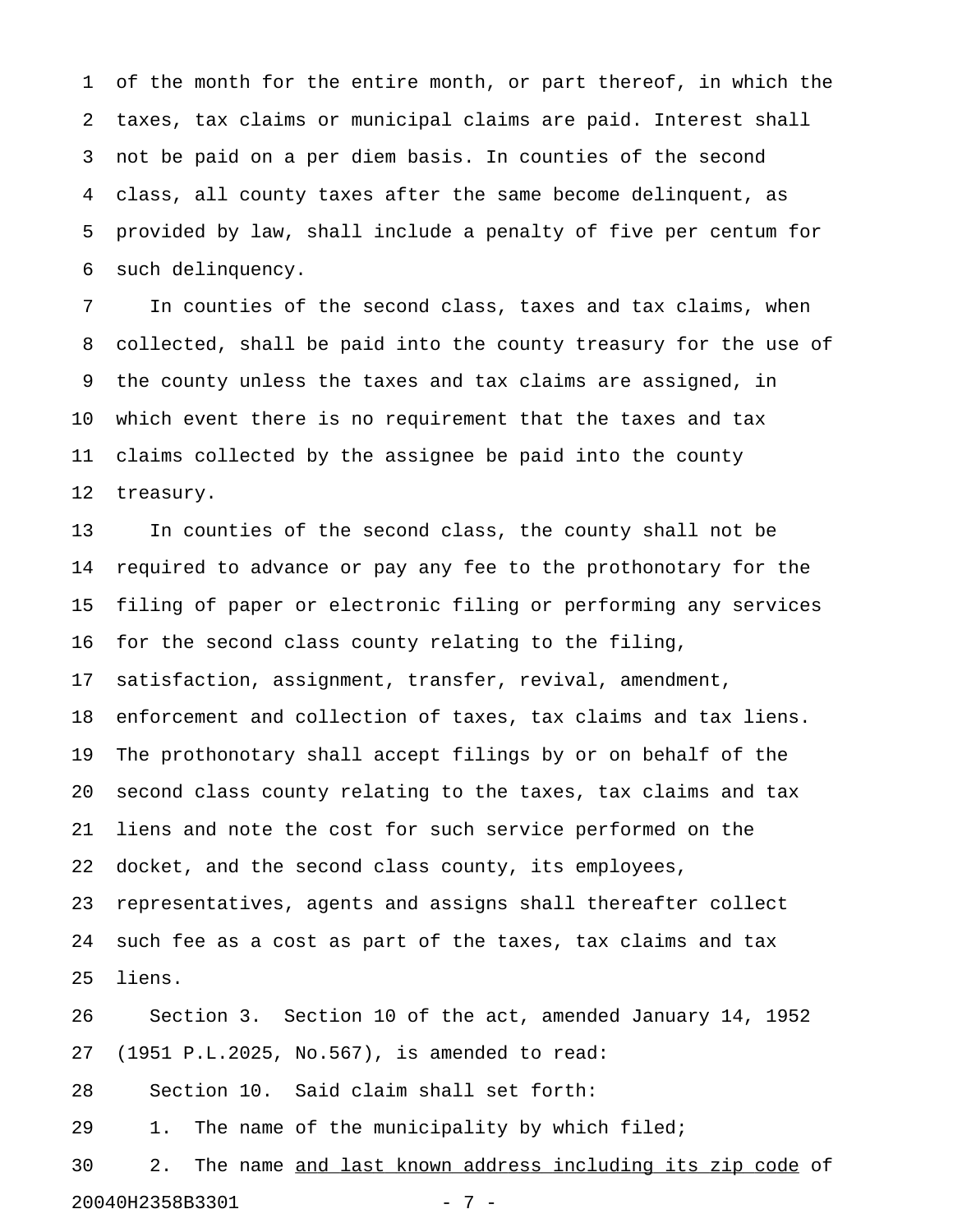1 the owner of the property against which it is filed;

2 3. A description of the property against which it is filed; 3 4. The authority under or by virtue of which the tax was 4 levied or the work was done;

5 5. The time for which the tax was levied, or the date on 6 which the work was completed in front of the particular property 7 against which the claim is filed; or the date of completion of 8 the improvement, where the assessment is made after completion; 9 or the date of confirmation by the court, where confirmation is 10 required done;

11 6. If filed to the use of a contractor, the date of, and 12 parties to, the contract for doing said work; and 13 7. In other than tax claims, the kind and character of the 14 work done for which the claim is filed, and, if the work be such 15 as to require previous notice to the owner to do it, when and 16 how such notice was given.

17 Said claim shall be signed by, or have stamped thereon a 18 facsimile signature of, the solicitor or chief executive officer 19 of the claimant, or the chief of its delinquent tax bureau, 20 except that, in counties of the second class, said claim or 21 claims for county taxes, levies or assessments shall be signed 22 by, or have stamped thereon a facsimile signature of, the county 23 controller; and, in the case of a use-plaintiff, must be 24 accompanied by an affidavit that the facts therein set forth are 25 true to the best of his knowledge, information, and belief. 26 Section 4. Section 26 of the act is amended to read: 27 Section 26.  $(a)$  It shall be the duty of the prothonotaries 28 of the courts of common pleas to keep a locality index, in which 29 shall be entered all tax or municipal claims hereafter filed, 30 and, upon any written order therefor, they shall give a 20040H2358B3301 - 8 -